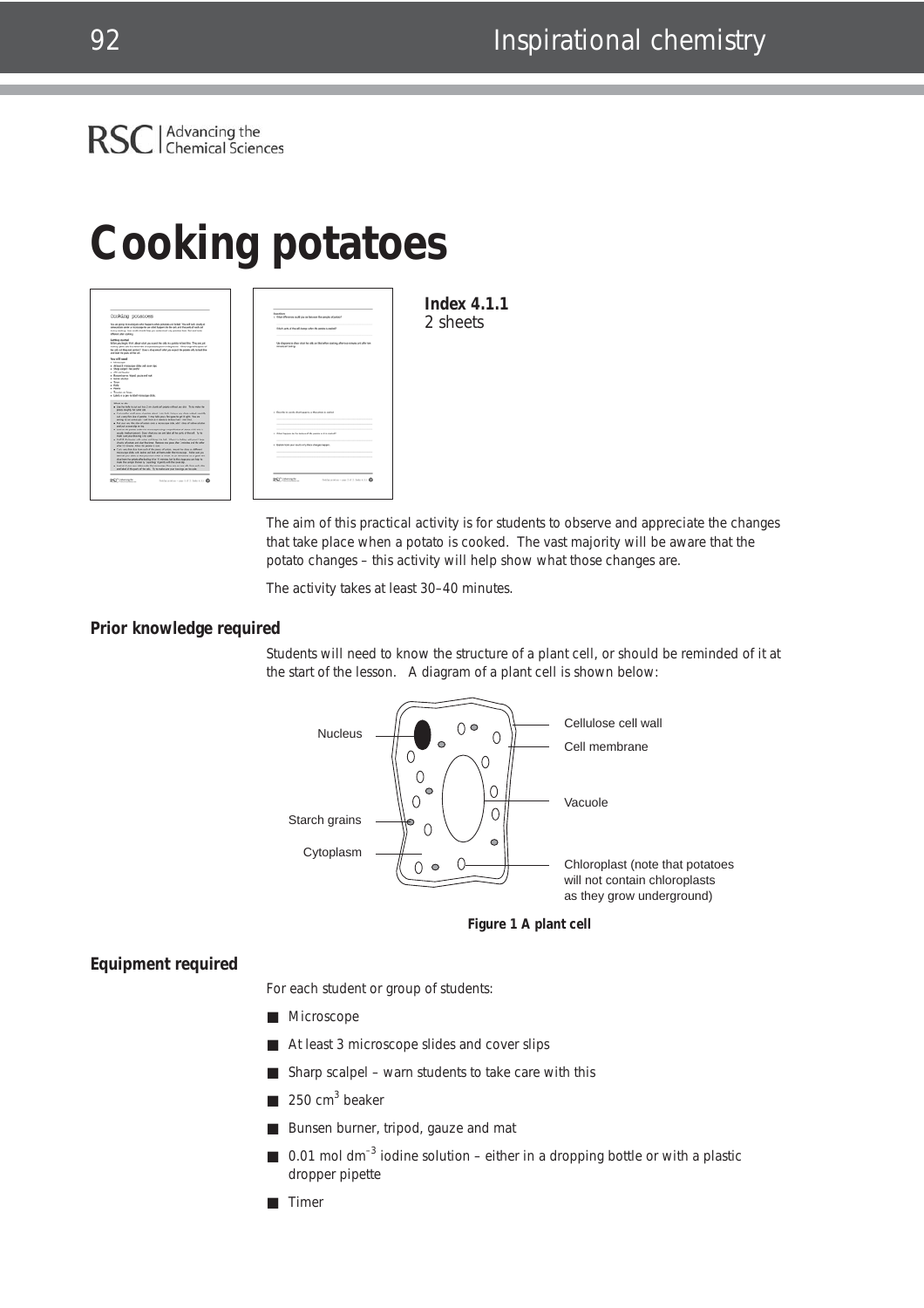- Knife
- Potato (one average sized potato will be enough for 4 or 5 groups)
- Tweezers or tongs
- Labels or pens to label microscope slides.

### **Notes**

For students who struggle with practical work (or if you wish to avoid handing out sharp scalpels) you could have the potato already cut into pieces and very thin slices. These slices will not keep and will dry out very quickly so this cannot be done much in advance of the lesson. You may wish to amend the worksheet.

Using a kettle to boil water will help cut down the time required.

Students can look at one sample under the microscope while another is boiling if they are able to do this and keep track of the time.

It may help students if you set up a digital microscope and link it to a television or computer screen (particularly if you can project the images). Students with particularly good slides could show these to the class. You can then discuss what changes take place during cooking. This is better done alongside a class practical rather than instead of it.

#### **Answers to questions**

**1 and 2.** The main changes that take place in the cells of a potato when it is cooked are:

- The cell membrane ruptures
- The membrane around the vacuole breaks
- The membrane around the starch grain breaks and the starch grain swells up, although it initially remains intact
- The cell wall breaks down and the contents, including the starch, begin to disperse.

The first two can be difficult to see under the microscope. The cell membrane is very thin and is usually in close contact with the cell wall. The latter two points show up very well. The starch grains swell noticably and iodine staining makes them clearly visible. You can also see that the starch initially remains in the cells. As time progresses, the iodine-stained starch begins to spread into the gaps between cells and the grains no longer have a distinct spherical shape. You can see some breakage of the cell walls.

- **3.** As the potato is cooked its texture becomes softer and 'squishier'.
- **4.** The reason for the change in texture is the rupturing of the cell walls. When they are intact they hold the potato in a rigid shape. They are strong and hard to break just by gently pressing on the potato. As the walls break down they no longer have a strong rigid structure. Breaks in the structure mean that the potato begins to collapse, which gives the softer, 'squishier' texture.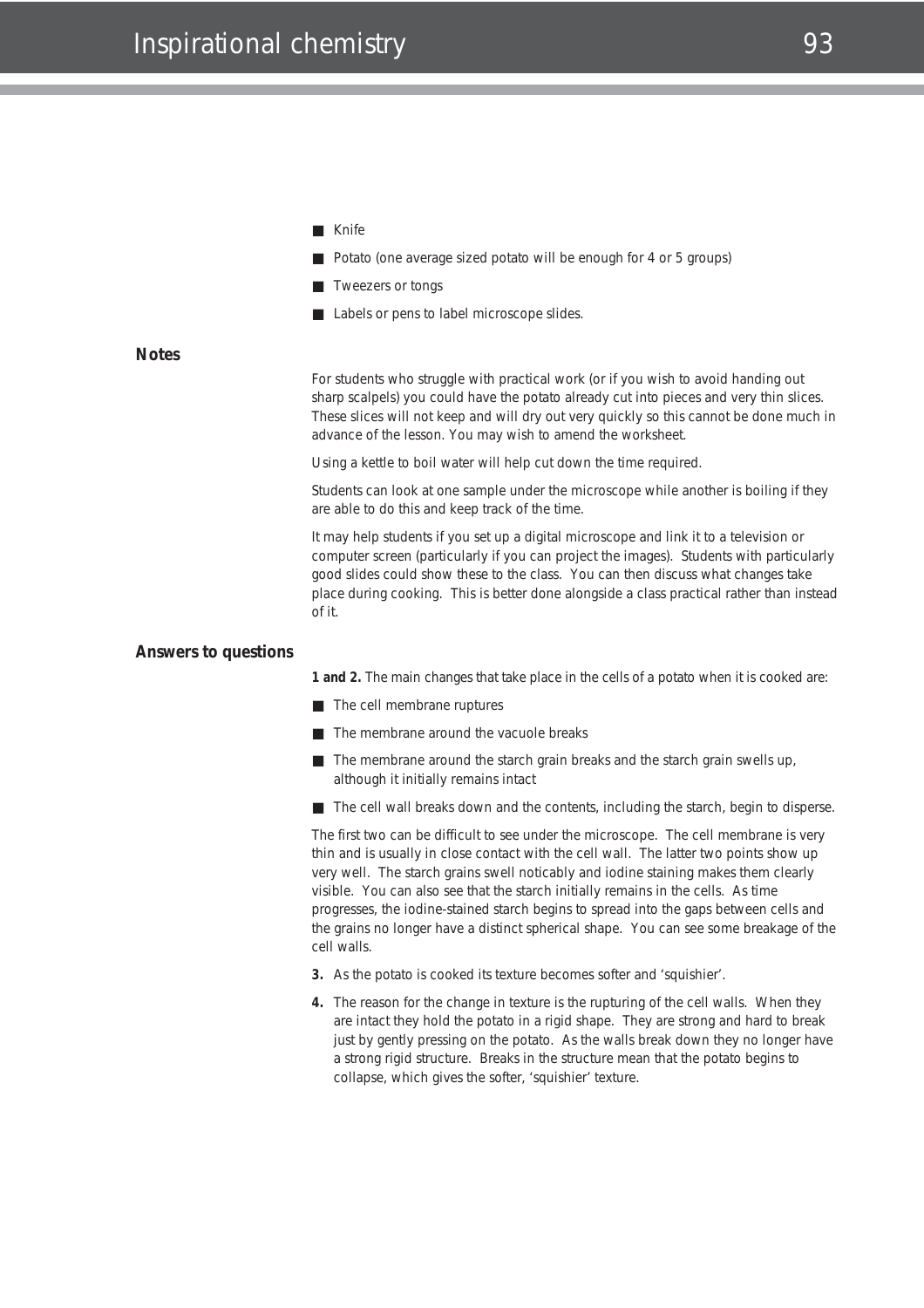## **Cooking potatoes**

You are going to investigate what happens when potatoes are boiled. You will look closely at some potato under a microscope to see what happens to the cells and the parts of each cell during cooking. Your results should help you understand why potatoes look, feel and taste different after cooking.

### **Getting started**

Before you begin, think about what you expect the cells in a potato to look like. They are just ordinary plant cells but remember that potatoes grow underground. Which organelles (parts of the cell) will they not contain? Draw a diagram of what you expect the potato cells to look like and label the parts of the cell.

### **You will need**

- Microscope
- At least 3 microscope slides and cover slips
- $\bullet$  Sharp scalpel be careful
- $\bullet$  250 cm<sup>3</sup> beaker
- Bunsen burner, tripod, gauze and mat
- Iodine solution
- Timer
- Knife
- Potato
- Tweezers or tongs
- Labels or a pen to label microscope slides.

## **What to do**

- Use the knife to cut out two 2 cm chunks of potato without any skin. Try to make the pieces roughly the same size.
- Cut another small piece of potato about 1 cm thick. Using a very sharp scalpel, carefully cut a very thin slice of potato. It may take you a few goes to get it right. You are aiming to cut a slice just 1 cell thick so it needs to be less than 1 mm thick.
- Put your very thin slice of potato onto a microscope slide, add 1 drop of iodine solution and put a cover slip on top.
- Look at the potato under the microscope using a magnification of about x100 (this is usually medium power). Draw what you see and label all the parts of the cell. Try to make sure your drawing is to scale.
- Half fill the beaker with water and bring it to boil. When it is boiling, add your 2 large chunks of potato and start the timer. Remove one piece after 2 minutes and the other after 10 minutes. Allow the potato to cool.
- Cut a very thin slice from each of the pieces of potato, mount the slices on different microscope slides with iodine and look at them under the microscope. Make sure you label all your slides so that you know which is which. It can be hard to cut a good thin slice from the potato after boiling it for 10 minutes but by this stage you can help to make the sample thinner by 'squishing' it gently with the cover slip.
- Look at it your new slides under the microscope. Draw one or two cells from each slide and label all the parts of the cells. Try to make sure your drawings are to scale.